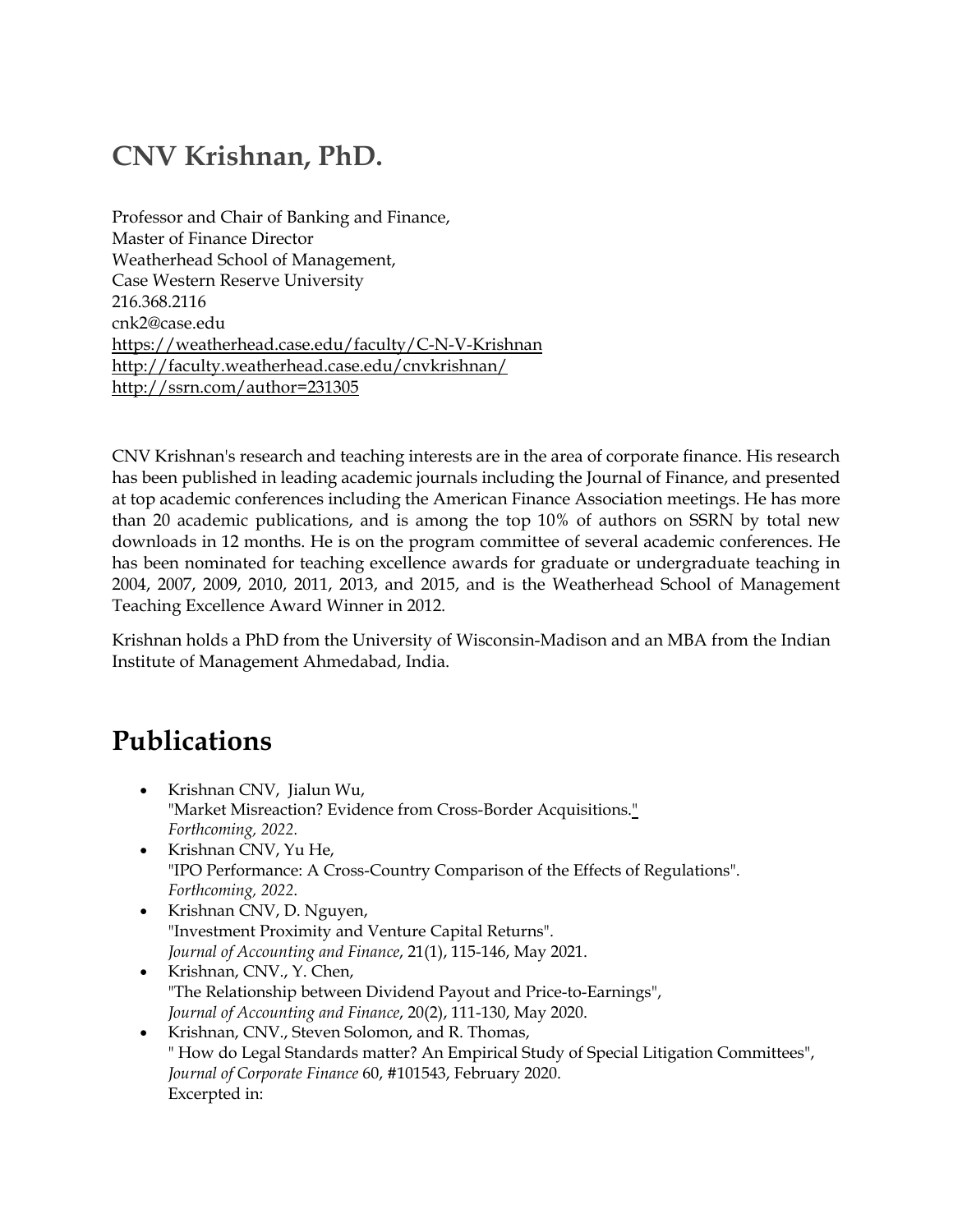Harvard Law School Forum on Corporate Governance and Financial Regulation, November 2017.

- Krishnan, CNV., Steven D. Solomon, and R. Thomas, "The Impact on Shareholder value of Top Defense Counsel in Mergers and Acquisitions Litigation." *Journal of Corporate Finance* 45, 480-495, August 2017. Excerpted in: o H*arvard Law School Forum on Corporate Governance and Financial Regulation*, May 2016.
- Krishnan, CNV., F. Partnoy, and R. Thomas, "The Second Wave of Hedge Fund Activism: The Importance of Reputation, Clout, and Expertise*." Journal of Corporate Finance* 40, 296–314, October 2016.
- Krishnan, CNV., "Venture Capital Reputation", *SAGE Encyclopedia of Corporate Reputation*, ed. Craig E. Carroll, New York Univ., p. 890-893, June 2016.
- Krishnan, CNV., Steven D. Solomon, and R. Thomas, "Who are the Top Law Firms? Assessing the Value of Plaintiffs' Law Firms in Merger Litigation." *American Law and Economics Review* 18(1), 122-154, Spring 2016.
- Krishnan, CNV., R. Masulis, R. Thomas, and R. Thompson, "Jurisdictional Effects in M&A Litigation" *Journal of Empirical Legal Studies* 11(1), 132–158, March 2014.
- Krishnan, CNV., and R. Masulis, "Law Firm Expertise and Merger and Acquisition Outcomes" *Journal of Law and Economics* 56(1) 189-226, February 2013. Excerpted in:
	- o *Harvard Law School Forum on Corporate Governance and Financial Regulation*, April 2010.
- Krishnan, CNV., R. Masulis, R. Thomas, and R. Thompson, "Shareholder Litigation in Mergers and Acquisitions" *Journal of Corporate Finance* 18(5), 1248–1268, December 2012. Excerpted in:
	- o *Harvard Law School Forum on Corporate Governance and Financial Regulation*, December 2010
	- o *Securities Law Prof Blog*, December 2010
	- o *BNA, Inc. Corporate Law Daily*, January 2011.
- Krishnan, CNV., and R. Masulis, "Venture Capital Reputation" *The Oxford Handbook of Venture Capital*, Chapter 4, 61-129, Oxford University Press, Douglas Cumming, Ed., March 2012.
- Krishnan, CNV., V. Ivanov, R. Masulis and A. Singh, "Venture Capital Reputation, Post-IPO Performance, and Corporate Governance" *Journal of Financial and Quantitative Analysis* 46(5), 1295 - 1333, October 2011.
- Krishnan, CNV, Peter Ritchken, and James Thomson, "Predicting Credit Spreads," *Journal of Financial Intermediation* 19(4), 529-563, October 2010.
- Krishnan, CNV, Ozgur Ergungor, Paul Laux, Ajai Singh, and Allan Zebedee, "Examining Bank SEOs: Are Offers Made by Undercapitalized Banks Different?," *Journal of Financial Intermediation* 19(2), 207-234, April 2010.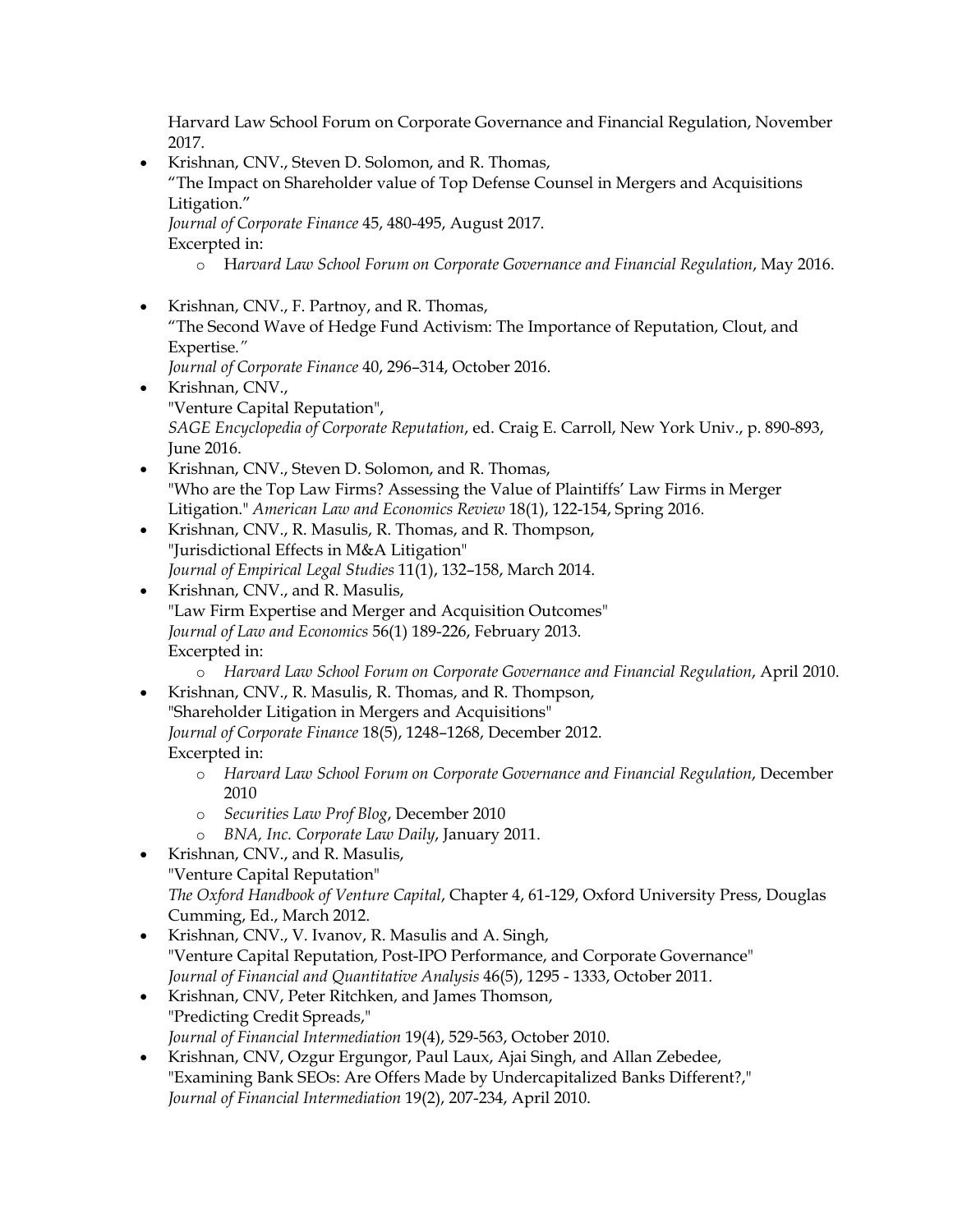- Krishnan, CNV, Ralitsa Petkova, and Peter Ritchken, "Correlation Risk," *Journal of Empirical Finance* 16(3), 353–367, **Lead Article,** June 2009.
- Krishnan, CNV, and Paul Laux, "Legal Advisors: Popularity versus Economic Performance in Acquisitions," *Journal of Corporate Ownership and Control* 6(2), 475-500, Winter 2008.
- Krishnan, CNV, "Optimal Wage Contracts Under Asymmetric Information and Moral Hazard when Investment Decisions are Delegated." *Journal of Economics and Finance, 31*(3), 302-318, Fall 2007.
- Krishnan, CNV, "Estimating the Determinants of Stock Price Changes," *Journal of Economics and Finance, 31*(2), 234-250, Summer 2007.
- Krishnan, CNV, Peter Ritchken, and James Thomson. "On Credit Spread Slopes and Predicting Bank Risk.", *Journal of Money, Credit and Banking* 38(6), 1545-1574, September 2006.
- Krishnan, CNV, Ajai Singh, and Allan Zebedee. "An Examination of Large Sell Orders in Cold IPO Aftermarkets.", *Journal of Financial Markets* 9(2), 119-143, May 2006.
- Krishnan, CNV, and Paul Laux. "Misreaction.", *Journal of Financial and Quantitative Analysis* 40(2), 403-434, June 2005.
- Krishnan, CNV, Peter Ritchken, and James Thomson. "Monitoring and Controlling Bank Risk: Does Risky Debt Help?", *Journal of Finance* 60 (1), 343-377, February 2005.
- Krishnan, CNV. "Can Inefficient Traders Create Value?", *Journal of Financial Research* 27(4), 461-479, November 2004.
- Krishnan, CNV, and Robert Bricker. "Top Finance Journals: Do They Add Value?," *Journal of Economics and Finance 28*(3), 361-378, Fall 2004.

# **Working Papers**

 Krishnan CNV, Vasiliy Yakimenko, 2022, "Market Misreaction? Leverage and Mergers and Acquisitions."

## **Presentations**

- "How do Legal Standards Matter? An Empirical Study of Special Litigation Committees." o Financial Management Association Meetings, New Orleans, October 2019.
- "An Empirical Study of Special Litigation Committees: Evidence of Management Bias and the Effect of Legal Standards"
	- o American Law and Economics Association Annual Meeting, Boston University, May 2018.\*
	- "Top Defense Litigation Counsel in Mergers and Acquisitions, and Shareholder Value."
		- o Financial Management Association Meetings, Boston, October 2017.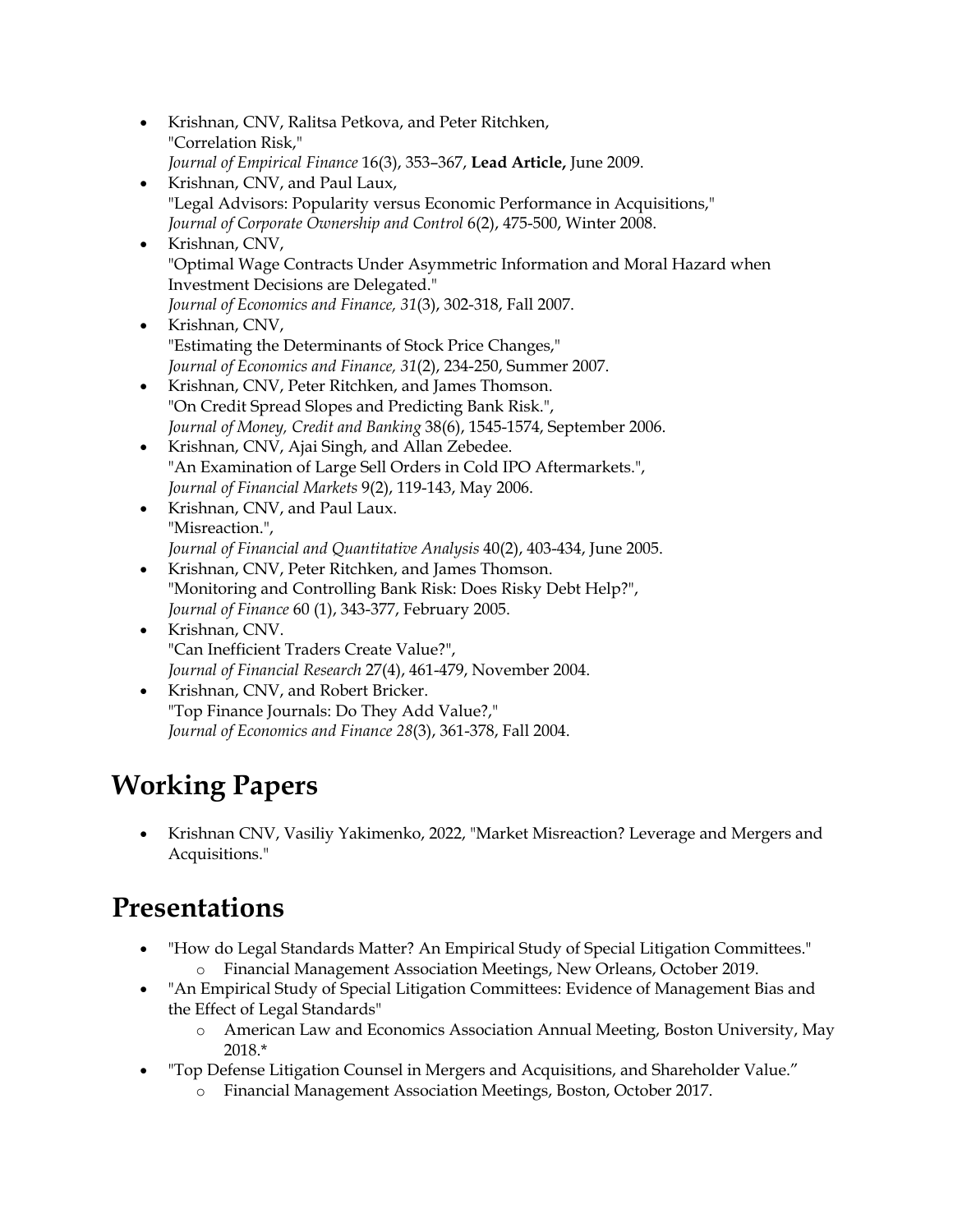- o American Law and Economics Association Annual Meeting, Yale University, May 2017
- "Law and Finance"
	- o IIT Madras, January 2017
- "The Second Wave of Hedge Fund Activism: The Importance of Reputation, Clout, and Expertise"
	- o Financial Management Association Meetings, Las Vegas, October 2016.
	- o International Conference of the Financial Engineering and Banking Society, Málaga, June 2016.
	- o American Law and Economics Association (ALEA) Annual Meeting, Harvard Law School, May 2016.
	- o University of Southern California, February 2016.\*
	- o Vanderbilt University, October 2015.\*
- " Zealous Advocates or Self-interested Actors? Assessing the Value of Plaintiffs' Law Firms in Merger Litigation"
	- o Midwest Finance Association Meetings, Atlanta, March 2016.
	- o Financial Management Association Meetings, Orlando, October 2015.
	- o Society for Business Research Meetings, Orlando, March 2015.
	- o University of San Diego, San Diego, October 2014.\*
	- o Securities Litigation Conference, Chicago, November 2013.\*
- "Jurisdictional Effects in M&A Litigation"
	- o Financial Management Association Meetings, Nashville, October 2014
	- o World Finance Conference, Venice, July 2014.
- "Investment Style Dynamics in the Venture Capital Industry: A Discussion"
	- o Indian School of Business Conference. Hyderabad, July 2013.
- "Hedging Opportunities and the Time-Varying Stock Market Risk-Return Relation"
	- o Financial Management Association Meetings, Atlanta, October 2012.
- "Litigation in Mergers and Acquisitions."
	- o American Finance Association Meetings, Chicago, January 2012.
	- o Conference on Empirical Legal Studies, Northwestern University Law School, November 2011.
	- o Financial Management Association Meetings, Denver, October 2011.
	- o Vanderbilt University Law School, October 2010.\*
	- o Georgetown University Law Center, October 2010.
- "Law Firm Reputation and Mergers and Acquisitions."
	- o Financial Management Association Meetings, New York, October 2010.
	- o Conference on Empirical Legal Studies, University of Southern California, November 2009.
- "Predicting Credit Spreads."
	- o 2nd Annual Risk Management Conference, National University of Singapore, July 2008.
- "Is the Time-Varying Risk-Return Relation Positive?"
	- o Lone Star Finance Symposium at University of Texas at Dallas, September 2008.\*
- "Does Venture Capital Reputation Matter? Evidence from Subsequent IPOs."
	- o American Finance Association Meetings, New Orleans, January 2008.
	- o Financial Management Association Meetings, Orlando, October 2007.\*
- "Correlation Risk"
	- o Lone Star Finance Symposium, Rice University, September 2007.\*
- "Does Venture Capital Reputation Affect Subsequent IPO Performance?"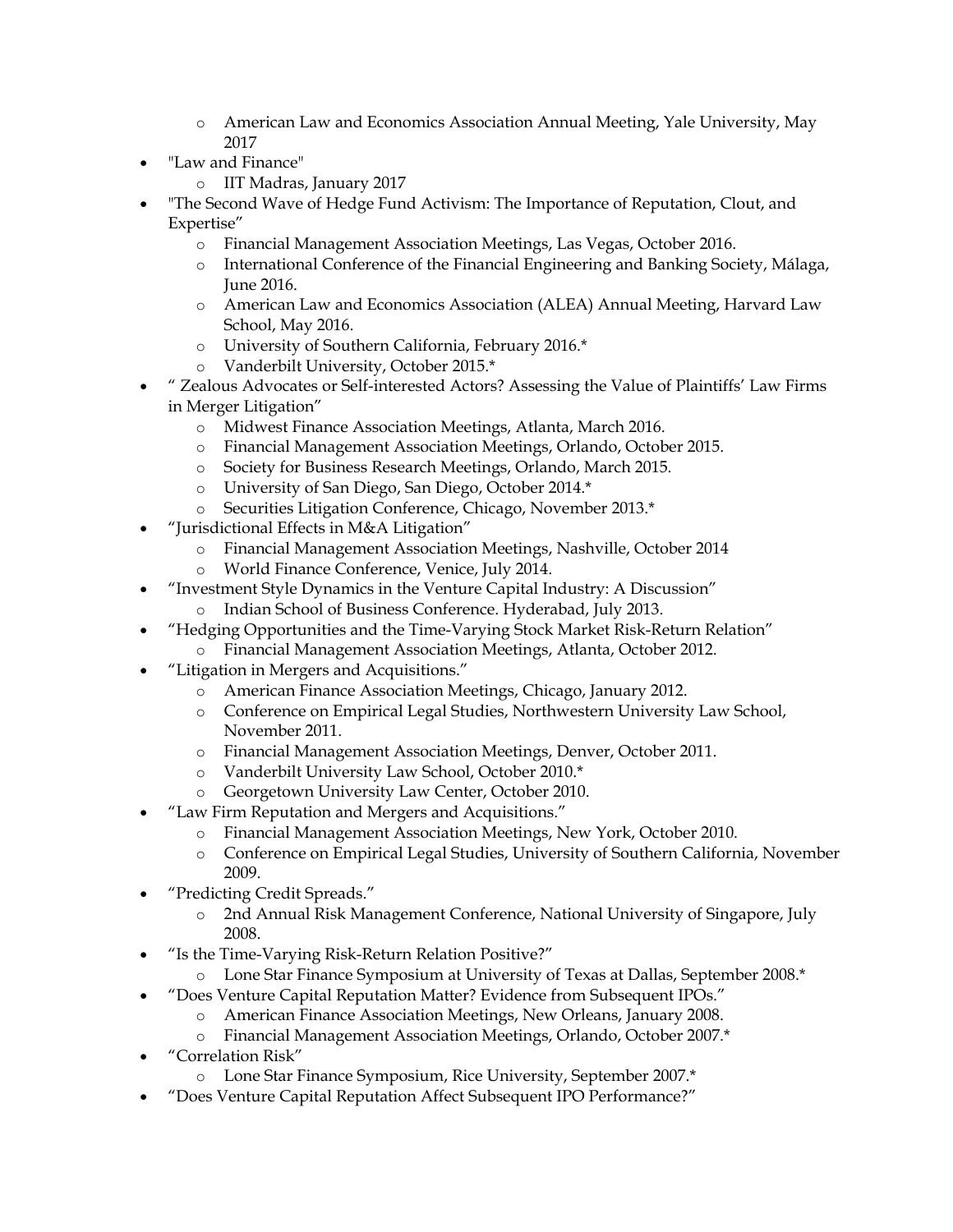- o University of Notre Dame, March 2007. \*
- o Pennsylvania State University, October 2006. \*
- o Econometric Society Meetings, India, December 2006.
- "On Forecasting the Term Structure of Credit Spreads."
	- o University of California-Irvine, May 2006. \*
- "Bank Seasoned Equity Offers: Do Voluntary & Involuntary Offers Convey Different Information?"
	- o Kent State University, December 2005.
- "Legal Advisors: Popularity versus Economic Performance in Acquisitions." o Harvard University Law School, September 2004.
- "Credit Spread Curves and Firm Risk."
	- o Federal Deposit Insurance Corp., Washington DC, June 2004.
- "On Credit Spread Slopes and Predicting Bank Risk."
	- o Bank Structure and Competition Conference, Federal Reserve Bank of Chicago, Chicago, May 2004.\*
	- o University of Delaware, December 2004.
- "Monitoring and Controlling Bank Risk: Does Risky Debt Help?"
	- o American Finance Association Meetings, San Diego, January 2004.
- "Crystal Balls or Collusion? An examination of large sell orders in cold IPO aftermarkets."
	- o Western Finance Association Meetings, Mexico, June 2003.\*
	- o European Financial Management Association Meetings, June 2003.\*
	- o Financial Management Association Meetings, Chicago, October 2003.\*
- "Optimal Wage Contracts Under Asymmetric Information and Moral Hazard."
	- Southern Finance Association Meetings, Savannah, November 2000.
		- "Can Inefficient Traders Create Value?"
			- o Financial Management Association Meetings, Seattle, October 2000.

\* Presentation made by a co-author.

### **Honors**

- Guest Editor, 2022, "Financial Decisions Modeling and Analytics" topic, in Journal of Risk and Financial Management.
- Social Science Research Network (SSRN), February 2022, November 2021, September 2021, March 2021, September 2020, February 2020, December 2019, October 2018, May 2017: In the top 10% of Authors on SSRN by total new downloads within the last 12 months.
- Social Science Research Network (SSRN), March 2019, 2823 Author Rank out of 432,911 based on Publicly Available Downloadable papers.
- Milestone: 10000th paper downloads, Social Science Research Network (SSRN), August 2018.
- ResearchGate.net: Most read from department, November 2021.
- Research discussed in Wall Street Journal, April 23, 2015.
- Research discussed in Reuters.com, April 29, 2015.
- Research discussed in Reuters.com, October 20, 2014.
- Weatherhead School of Management Intramural Research Grant, October 2015.
- Weatherhead School of Management Undergraduate Teaching Excellence Award Nomination, April 2015.
- Wolstein Society Amazing Mentor and Guide Award, April 2015.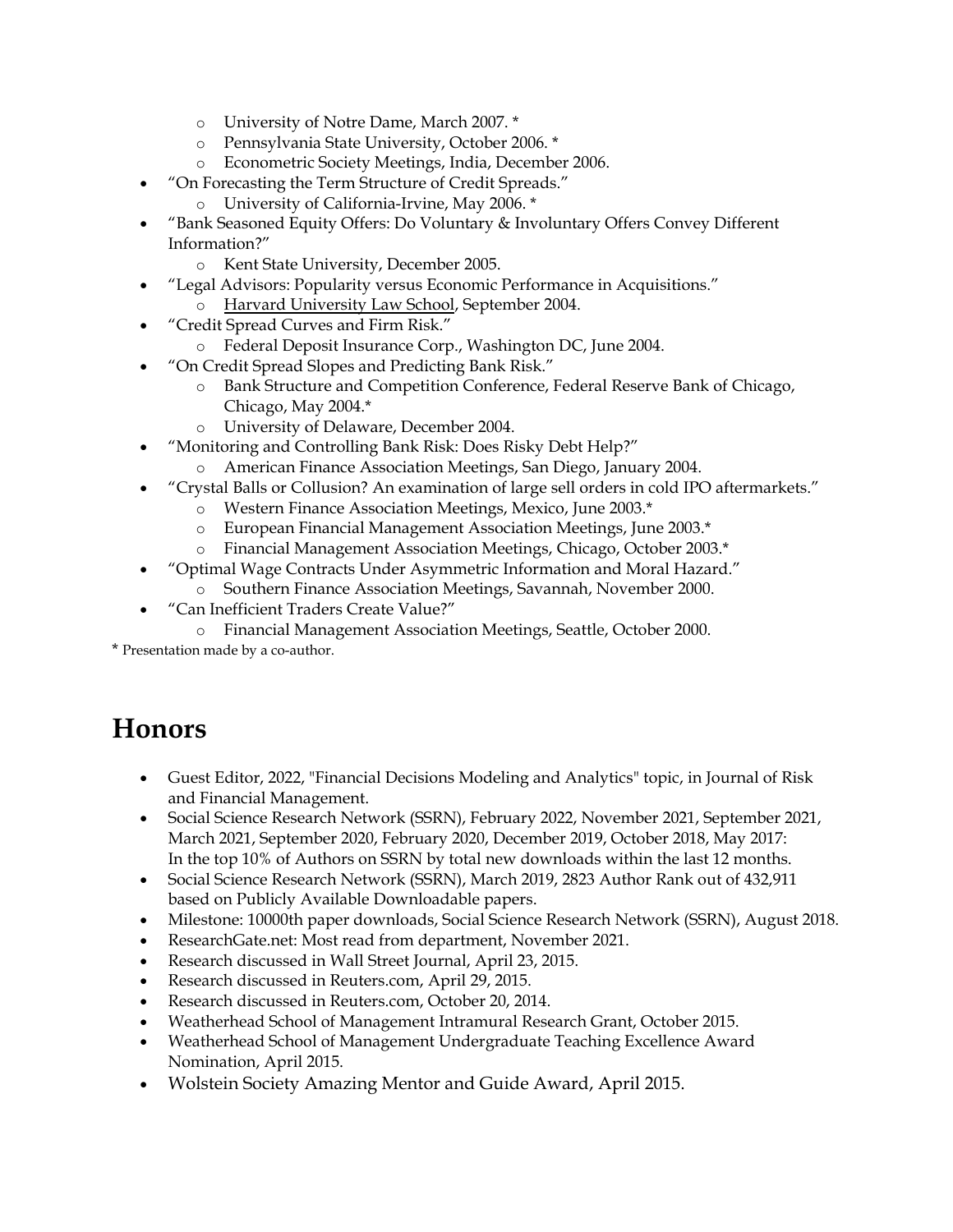- Weatherhead School of Management Undergraduate Teaching Excellence Award Nomination, May 2013.
- Weatherhead School of Management Teaching Excellence Award Winner, May 2012.
- Research cited in letter dated August 26, 2012, in which Chairman Schapiro of U.S. Securities and Exchange Commission addressed several questions on the current regulatory structure from Representative Darrell Issa of U.S. House of Representatives' Committee on Oversight and Government Reform.
- Top Ten download list, Social Science Research Network:
	- o "IPO Performance: A Cross country comparison of the effect of Regulations", May 2021
	- o "Cross Border Mergers: What does Market Reaction tell us about Post Merger Performance ?", March 2021
	- o "Investment Proximity and Venture Capital Returns.", April 2020.
	- o "The Relationship between Dividend Payout and Price to Earnings", December 2017.
	- o "An Empirical Study of Special Litigation Committees: Management Bias and Effects of Legal Standards", November 2017.
	- o "Divided Loyalties? The Role of Defense Litigation Counsel in Shareholder M&A Litigation", May 2016.
	- o "Top Hedge Funds and Shareholder Activism", April 2015.
	- o "Zealous Advocates or Self-interested Actors? Assessing the Value of Plaintiffs' Law Firms in Merger Litigation, September 2014.
	- o "Jurisdictional Effects in M&A Litigation", August 2013.
	- o "Law Firm Expertise and Mergers and Acquisitions", July 2013.
	- o "Litigation in Mergers and Acquisitions", June 2012.
	- o "Venture Capital Reputation Survey, July 2010.
	- o "Law Firm Reputation and Mergers and Acquisitions", October 2009.
	- o "Venture Capital Reputation, Post-IPO Performance and Corporate Governance.", October 2009
	- o "Correlation Risk.", November 2008.
	- o "Does Venture Capital Reputation Matter? Evidence from Successful IPOs.", February 2008.
- Weatherhead School of Management Intramural Research Grant, October 2015, December 2017
- Wolstein Society Amazing Mentor and Guide Award, April 2015
- Weatherhead School of Management Teaching Excellence Award Nomination, May 2011
- Deborah and David Daberko Faculty Fellowship, November 2010
- Weatherhead School of Management Teaching Excellence Award Nomination, May 2010
- Weatherhead School of Management Teaching Excellence Award Nomination, May 2009
- Weatherhead School of Management Teaching Excellence Award Nomination, May 2007
- Weatherhead School of Management Research Grant, July 2005
- Weatherhead School of Management Summer Research Grant, July 2004
- Federal Deposit Insurance Corporation Research Grant, June 2004
- Weatherhead School of Management Teaching Excellence Award Nomination, May 2004
- Nasdaq Ph.D. Fellowship, January 2001
- A Best paper award, Southern Finance Association Meetings, November 2000
- Vilas Fellowship, University of Wisconsin-Madison, May 2000
- Edgar Kapp Scholarship, University of Wisconsin-Madison, January 1997